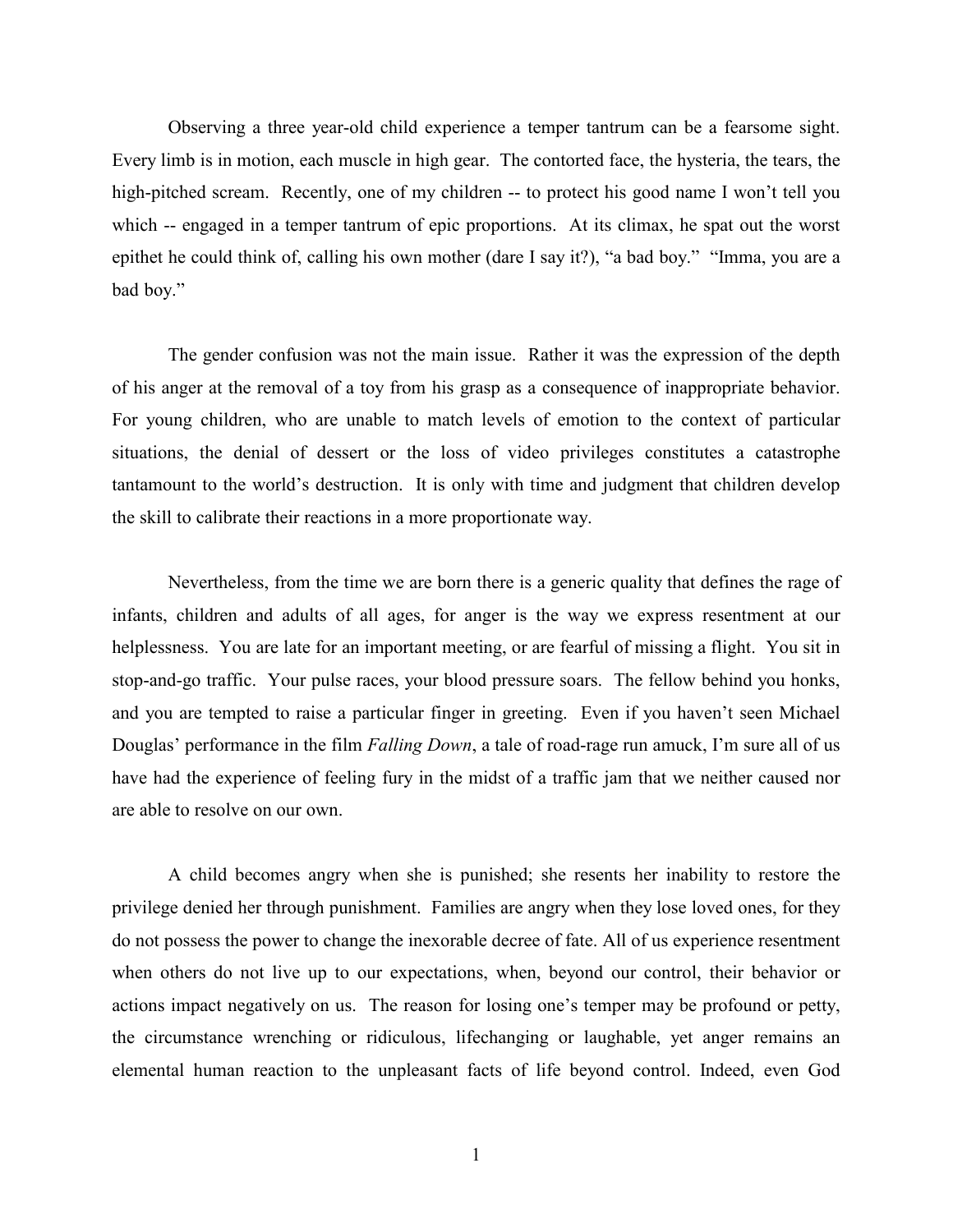becomes enraged when human beings exercise their free-will to do evil -- השמרו לכם פן יפתה  $\,\ldots\,$  ו- לבבכם וסרתם ועבדתם אלקים אחרים והשתחויתם לכם, וחרה אף ה' בכם $\,\ldots\,$ you be tempted to stray, and worship false gods, for then Adonai's wrath will be directed against you. . ." Morning and evening we recite these words from the Torah in the second paragraph of the *Sh'ma.* How telling that God's ultimate source of vexation is the choices people make on their own to embrace transgression, as if to suggest that even the Almighty feels a certain helplessness in the face of the human prerogative to embrace evil. Having granted us the privilege of free-will with no strings attached, the good Lord fumes when we decide to abuse that gift.

In the face of intense complaint about the people's thirst found in this morning's *sedra*, God directs Moses to draw forth water from a rock by talking to the stone. The prophet, however, does something rather different. ויקהלו משה ואהרן את הקהל פני הסלע ויאמר להם שמעו נא המורים המן הסלע הזה נוציא לכם מים. וירם משה את ידו ויך את הסלע במטהו . . . פעמים ויצאו מים רבים -- "Moses and Aaron assembled the congregation in front of the rock; and he said to them, 'Listen, you rebels, shall we get water for you out of this rock?' And Moses raised his hand and struck the rock twice with his rod. Out came copious water . . ." (*Numbers* 20:10-11). Subsequently, Moses and Aaron are stripped of the privilege to enter the Promised  $Land, ...$  (ען לא האמנתם בי להקדישני לעיני בני ישראל -- "Because you did not trust Me enough to affirm My sanctity in the eyes of the Israelite people . . ." (*Numbers* 20:12).

The punishment seems so grossly disproportionate to the sin; indeed, it is unclear what the sin is! Was it because Moshe hit the rock instead of speaking to it as commanded? Would God punish Moses, who had served so long and loyally in the most trying of circumstances, with such harshness for what appears to be a minor infraction? Within the fertile landscape of rabbinic imagination, there are no fewer than ten explanations offered regarding the precise character of Moshe's transgression.

Perhaps the most persuasive interpretation is that offered by Maimonides of the 12th century. In his *Sh'moneh P'raqim*, an introduction to *Pirkei Avot*, RaMBaM writes, "נטע $\ldots$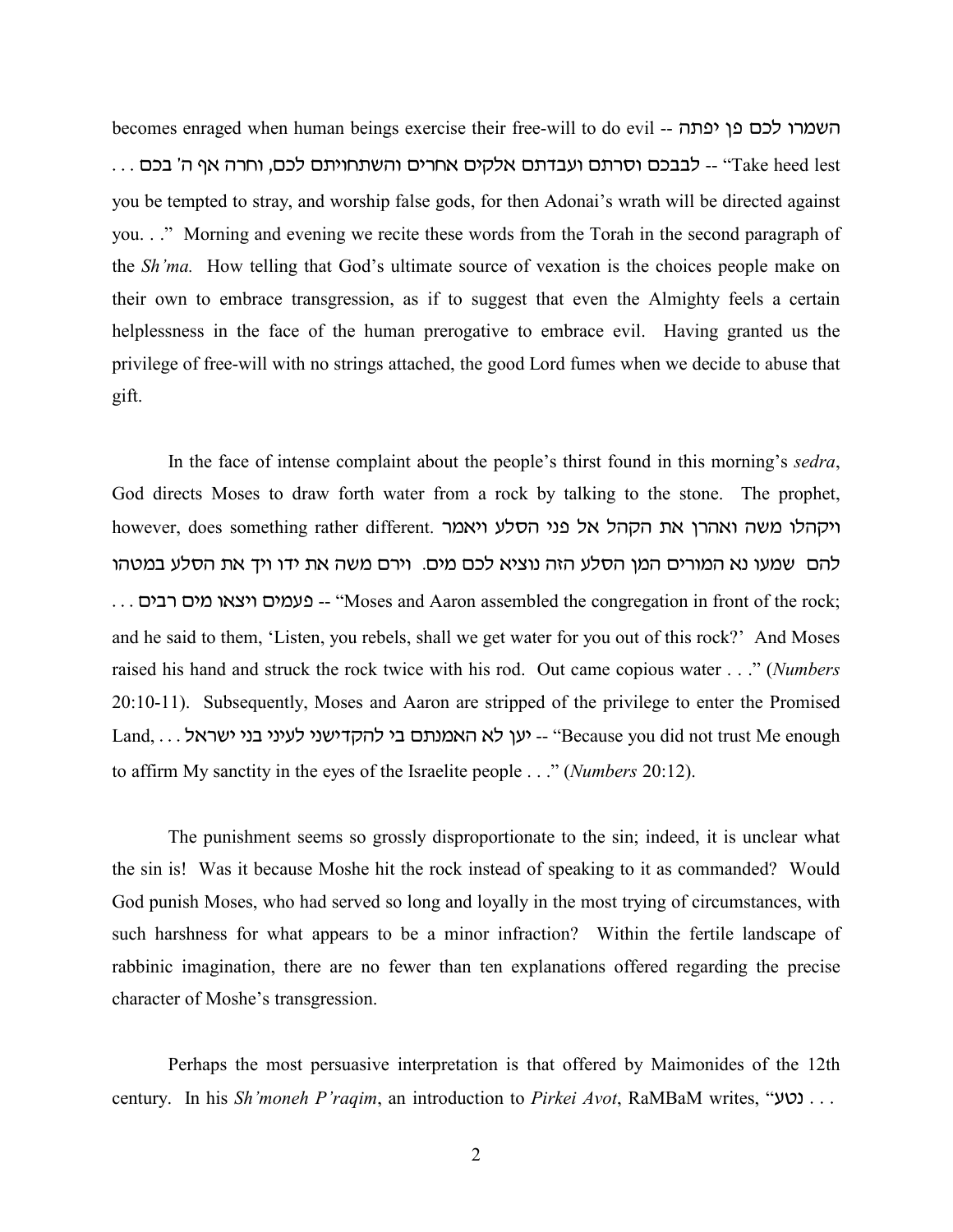לצד הרגזנות באמרו 'שמעו נא המורים.' דקדק עליו הש"י: שיהיה אדם כמוהו כועס לפני עדת - ישראל במקום שאין ראוי בו הכעס ... חלול ה' הוא.<br>**hta out -- "Woses' sin lay in erring on the side of**" wrath when he castigated the people, saying, "Listen now, you rebels." The Holy One censured him for this, because a man of his stature vented anger in front of the people of Israel, at a time when no anger was called for. In a man of standing such behavior constituted a desecration of God's name" (*Sh'moneh Praqim*, chap. 4).

Moshe's anger estranged him from the people he had so patiently and lovingly led; at a moment of fury, an individual can become so consumed with rage as to lose all sense of proportion to reality. In an instant, the most horrific of insults can be hurled at loved ones with the calculated intent to be hurtful. Like a powerful storm cloud that swiftly blots out the sky, should anger burn hotly enough it leaves no room for anything but itself. In the moment of Moshe's rage, he could not even remember that God had told him to speak to the rock rather than strike it. Yet strike it he did, not once, but two times. And if we vocalize the Hebrew a bit differently, we can read the Hebrew word "*pa'amayim*" (meaning "twice) as "*pa'amim*" -- (meaning times, perhaps many times). It is not farfetched to imagine an enraged Moses bashing at the rock's face with pent-up fury over and over, imagining striking the Israelites bodily for their longstanding spineless, self-serving and faithless behavior. Is it any wonder that the talmudic sage, Resh Lagish, once taught: נל אדם שכועס-אם חכם הוא, חכמתו מסתלקת ממנו: בעא הוא, נבואתו מסתלקת ממנו 'When a sage becomes angry, his wisdom deserts him; when a prophet grows angry, his prophecy leaves him" (*B. Pesahim* 66b).

Ours is a society seething with frustration and resentment. Talk radio is suffused with anger -- the hostile sarcasm of Rush Limbaugh, the cutting rhetoric of a Michael Savage or a Sean Hanatty. Political debate in Congress lacks civility; hyperbolic sentiment is the order of the day. Bombs go off almost daily in Baghdad . . . and this week terror came to London. In a world long on violence we are very short of patience.

Anger, of course, is not always a bad thing. In Jacob's blessing of his sons Shimon and Levi, the patriarch says, "בארור אפם כי עז ועברתם כי קשתה: אחלקם ביעקב ואפיצם בישראל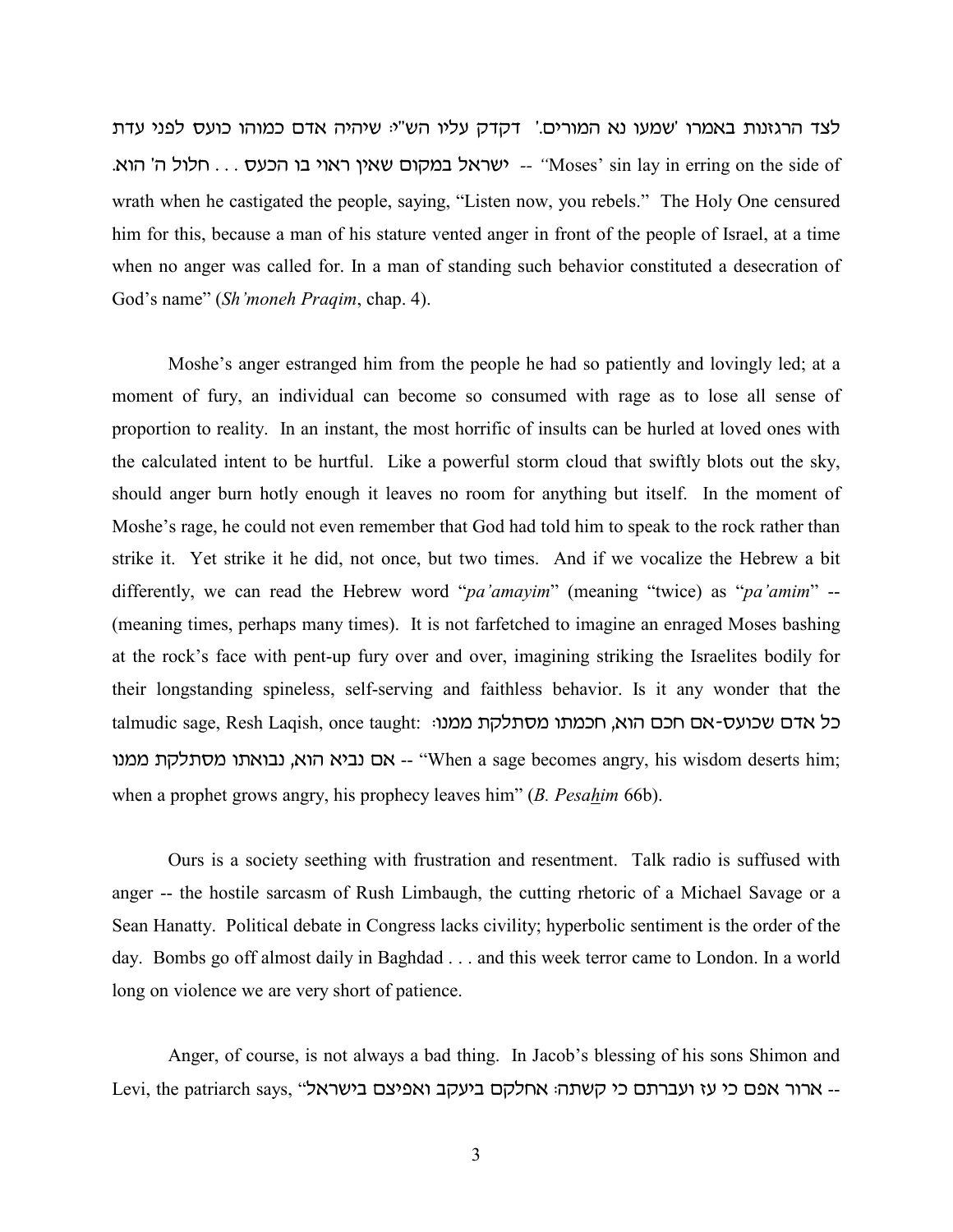"Cursed be their anger, for it was fierce; and their wrath, for it was cruel; I will divide them in Jacob and scatter them in Israel" (*Genesis* 49:7). Jacob alludes here to the murderous actions of Shimon and Levi in the wake of their sister Dinah's rape when they opt to punish the rapist's crime by wiping out his entire city. Yet if their behavior was so vile, cruel and accursed, why scatter them in Israel; would it not make more sense to shield others from their burning anger through quarantine? "Anger and temper, though undesirable qualities, may sometimes prove useful," Yitzhak Arama, a 15th century Bible commentator once observed. "A little spread everywhere would prove useful, but when concentrated in one place is dangerous." A modicum of resentment in the face of injustice is healthy; righteous indignation in the presence of evil a sign of moral health.

But there is a world of difference between an anger that unites us against wrongdoing and one that is self-consuming. There is a world of difference between an anger that motivates us to help others and one that lusts to see the look of hurt on another person's face. There is a world of difference between an anger that we are willing to share in order to strengthen a relationship, and one that feeds upon itself until it is immune to reason. There is a world of difference between the rage of those who plant bombs and the anger of decent human beings at those who are maimed and killed in the instant of their explosion.

The story of Moshe Rabbeinu's punishment for his outburst of temper is a cautionary tale, a lesson in the importance of anger management. We may wonder why a momentary lapse in judgment lead to the denial of his entry to the Holy Land with such finality. But in truth, if the Promised Land is a metaphor for harmony and balance in our lives and relationships, all it takes is one act of rage to destroy a lifetime of love and trust. With reckless abandon and no regard for long-term consequences, white hot fury can burn bridges between even the closest of relatives, friends or co-workers in a matter of minutes. If there is anyone present who had a falling-out with someone years ago, someone with whom you were once close but haven't spoken to in many years, you surely understand the truth of this observation. An hour of intense anger can lead to a lifetime of wandering in a desert.